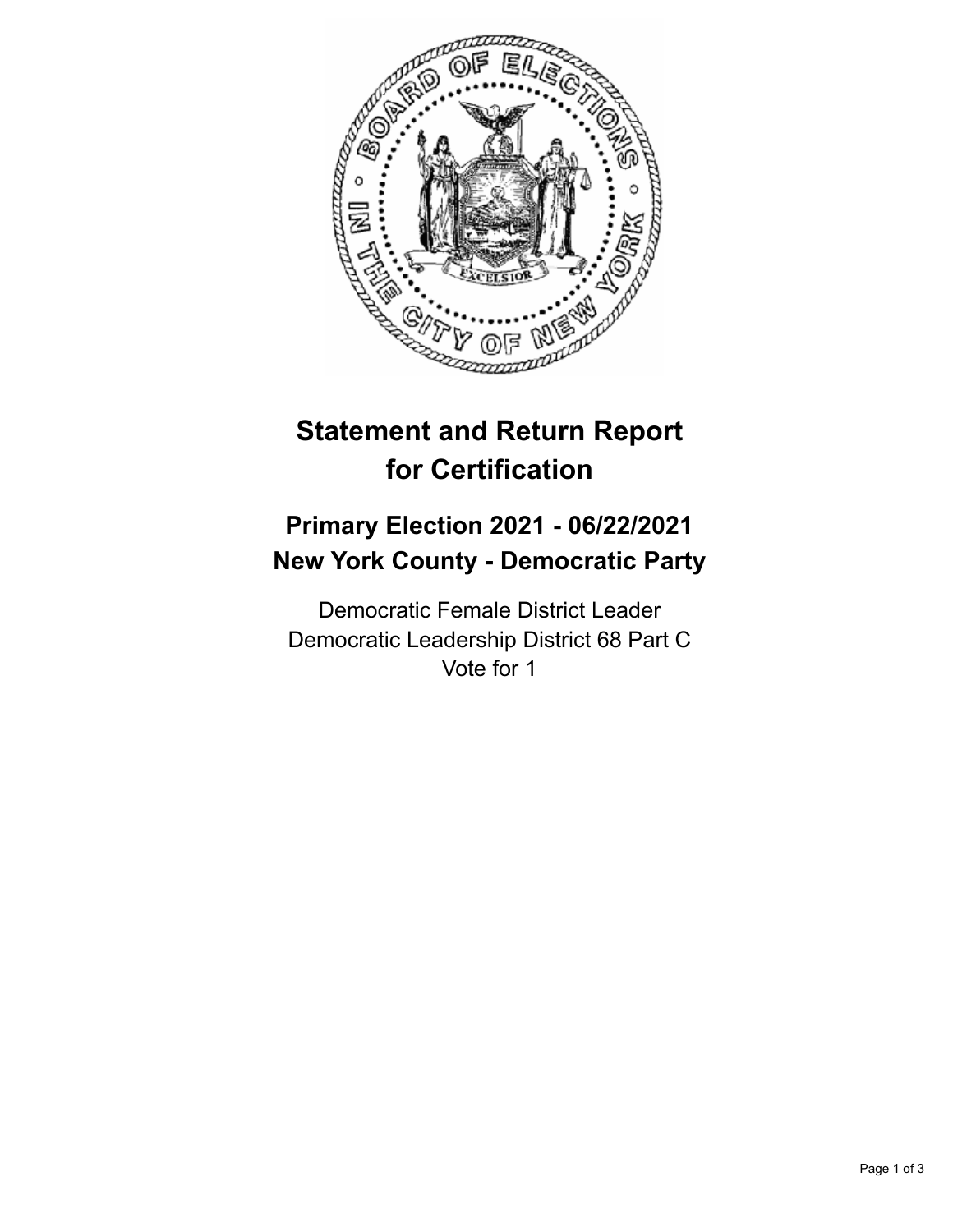

## **Assembly District 68**

| <b>PUBLIC COUNTER</b>                                    | 3,327    |
|----------------------------------------------------------|----------|
| MANUALLY COUNTED EMERGENCY                               | 0        |
| <b>ABSENTEE / MILITARY</b>                               | 549      |
| <b>AFFIDAVIT</b>                                         | 35       |
| <b>Total Ballots</b>                                     | 3,911    |
| Less - Inapplicable Federal/Special Presidential Ballots | $\Omega$ |
| <b>Total Applicable Ballots</b>                          | 3,911    |
| <b>JO ANN LAWSON</b>                                     | 1,147    |
| <b>MFI ISSA MARK-VIVERITO</b>                            | 1,698    |
| CHLOE CARDNO (WRITE-IN)                                  |          |
| ELEANOR VANDERBOLT-FORD (WRITE-IN)                       | 1        |
| <b>GWEN GOODWIN (WRITE-IN)</b>                           | 1        |
| JENNIFER VALDIVIA (WRITE-IN)                             | 1        |
| JOHN RUIZ (WRITE-IN)                                     | 1        |
| KATHLEEN LOZADA (WRITE-IN)                               | 1        |
| MARION L. BELL (WRITE-IN)                                | 1        |
| MARTHA HUBER (WRITE-IN)                                  | 1        |
| PEGGY MORALES (WRITE-IN)                                 | 1        |
| REBECCA MORTE (WRITE-IN)                                 | 1        |
| RUTH MUSHER (WRITE-IN)                                   | 1        |
| UNATTRIBUTABLE WRITE-IN (WRITE-IN)                       | 2        |
| <b>Total Votes</b>                                       | 2,858    |
| Unrecorded                                               | 1,053    |